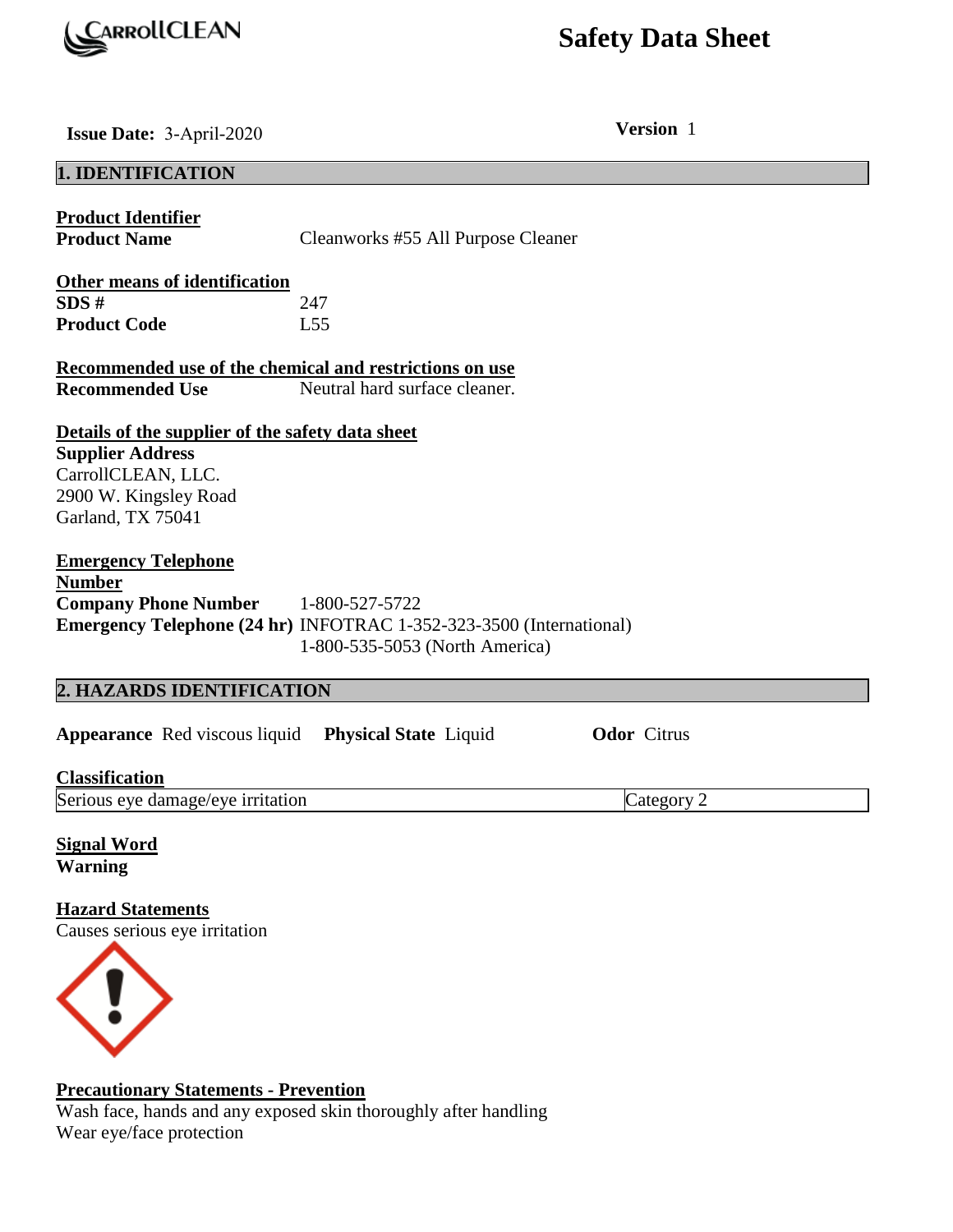# **Precautionary Statements - Response**

IF IN EYES: Rinse cautiously with water for several minutes. Remove contact lenses, if present and easy to do. Continue rinsing If eye irritation persists: Get medical advice/attention

# **Unknown Acute Toxicity**

2% of the mixture consists of ingredient(s) of unknown toxicity **3. COMPOSITION/INFORMATION ON INGREDIENTS** 

| <b>Chemical Name</b> | <b>CAS No</b> | Weight-%                  |
|----------------------|---------------|---------------------------|
| <b>Trade Secret</b>  | Proprietary   | $\sim$                    |
| <b>Trade Secret</b>  | Proprietary   | $\widetilde{\phantom{a}}$ |

\*\*If Chemical Name/CAS No is "proprietary" and/or Weight-% is listed as a range, the specific chemical identity and/or percentage of composition has been withheld as a trade secret.\*\*

| <b>4. FIRST-AID MEASURES</b> |                                                                                                                                                       |
|------------------------------|-------------------------------------------------------------------------------------------------------------------------------------------------------|
| <b>First Aid Measures</b>    |                                                                                                                                                       |
| <b>Eye Contact</b>           | Rinse immediately with plenty of water, also under the eyelids, for at least<br>15 minutes. If eye irritation persists: Get medical advice/attention. |
| <b>Skin Contact</b>          | Take off contaminated clothing. Wash with plenty of water. If irritation<br>persists, seek medical attention.                                         |
| <b>Inhalation</b>            | None under normal use conditions.                                                                                                                     |
| <b>Ingestion</b>             | Give large quantities of water. Do not induce vomiting. Get medical<br>attention.                                                                     |

# **Most important symptoms and effects**

**Symptoms** Prolonged or repeated skin contact may cause irritation. May cause severe eye irritation.

# **Indication of any immediate medical attention and special treatment needed**

**Notes to Physician** Treat symptomatically.

# **5. FIRE-FIGHTING MEASURES**

#### **Suitable Extinguishing Media**

Use extinguishing measures that are appropriate to local circumstances and the surrounding environment.

 **Unsuitable Extinguishing**  Not determined. **Media** 

**Specific Hazards Arising from the Chemical**  None known.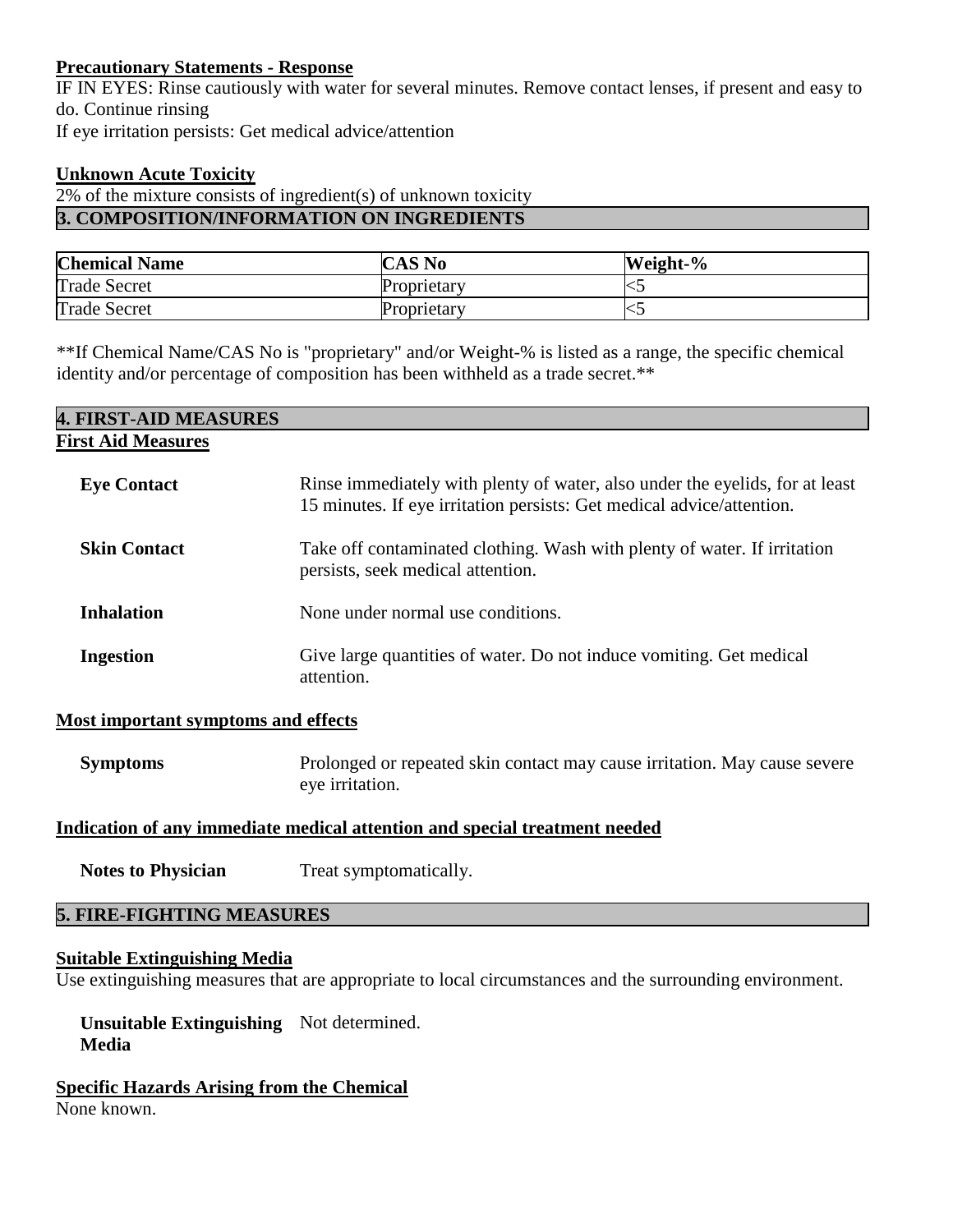# **Protective equipment and precautions for firefighters**

As in any fire, wear self-contained breathing apparatus pressure-demand, MSHA/NIOSH (approved or equivalent) and full protective gear.

# **6. ACCIDENTAL RELEASE MEASURES**

# **Personal precautions, protective equipment and emergency procedures**

| <b>Personal Precautions</b>                | Use personal protective equipment as required.        |
|--------------------------------------------|-------------------------------------------------------|
| <b>Environmental</b><br><b>Precautions</b> | See Section 12 for additional Ecological Information. |

#### **Methods and material for containment and cleaning up**

 **Methods for Containment** Prevent further leakage or spillage if safe to do so.

**Methods for Clean-Up** Flood area with water and then mop up. Dispose of in accordance with federal, state and local regulations.

# **7. HANDLING AND STORAGE**

#### **Precautions for safe handling**

**Advice on Safe Handling** Handle in accordance with good industrial hygiene and safety practice. Do not destroy or deface the label. Use personal protection recommended in Section 8. Wash thoroughly after handling.

# **Conditions for safe storage, including any incompatibilities**

**Storage Conditions** Keep containers tightly closed in a dry, cool and well-ventilated place. Store containers upright.

**Incompatible Materials** None known based on information supplied.

# **8. EXPOSURE CONTROLS/PERSONAL PROTECTION**

**Exposure Guidelines** No exposure limits noted for ingredient(s)

# **Appropriate engineering controls**

**Engineering Controls** Ensure adequate ventilation, especially in confined areas.

# **Individual protection measures, such as personal protective equipment**

- **Eye/Face Protection** Avoid contact with eyes.
- **Skin and Body Protection** No protective equipment is needed under normal use conditions.
- **Respiratory Protection** Ensure adequate ventilation, especially in confined areas.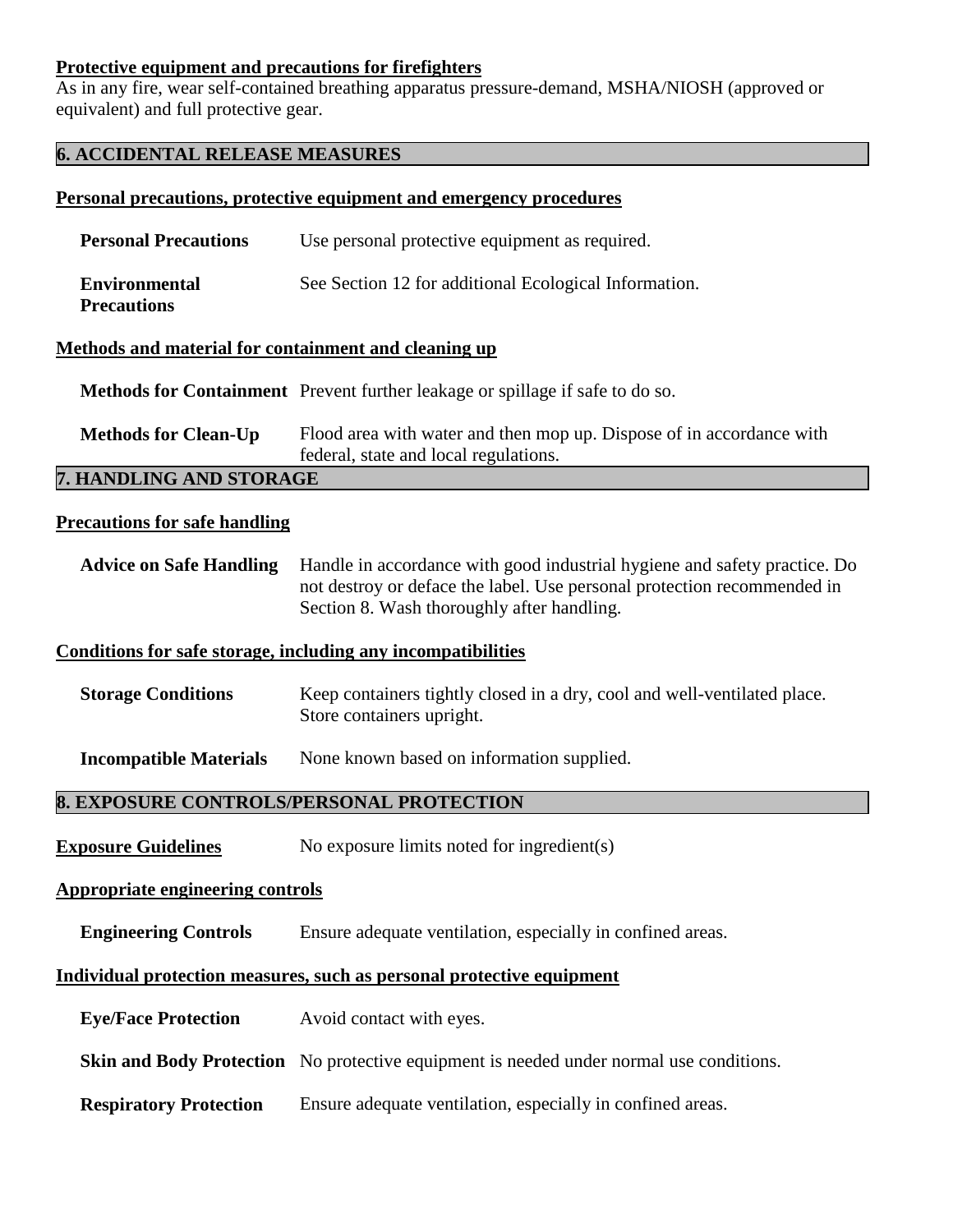# **9. PHYSICAL AND CHEMICAL PROPERTIES**

# **Information on basic physical and chemical properties**

| <b>Physical State</b>                             | Liquid                               |                         |                |
|---------------------------------------------------|--------------------------------------|-------------------------|----------------|
| <b>Appearance</b>                                 | Red viscous liquid<br>Odor<br>Citrus |                         |                |
| <b>Color</b>                                      | Red                                  | <b>Odor Threshold</b>   | Not determined |
|                                                   |                                      |                         |                |
| <b>Property</b>                                   | <u>Values</u>                        | <b>Remarks</b> • Method |                |
| pH                                                | 10.0                                 |                         |                |
| <b>Melting Point/Freezing Point</b> Not available |                                      |                         |                |
| <b>Boiling Point/Boiling Range</b>                | Not determined                       |                         |                |
| <b>Flash Point</b>                                | None (will not burn)                 |                         |                |
| <b>Evaporation Rate</b>                           | Not determined                       |                         |                |
| <b>Flammability (Solid, Gas)</b>                  | $n/a$ -liquid                        |                         |                |
| <b>Upper Flammability Limits</b>                  | Not determined                       |                         |                |
| <b>Lower Flammability Limit</b>                   | Not determined                       |                         |                |
| <b>Vapor Pressure</b>                             | Not available                        |                         |                |
| <b>Vapor Density</b>                              | Not determined                       |                         |                |
| <b>Specific Gravity</b>                           | 1.014                                | $(1=Water)$             |                |
| <b>Water Solubility</b>                           | Completely soluble                   |                         |                |
| Solubility in other solvents                      | Not determined                       |                         |                |
| <b>Partition Coefficient</b>                      | Not determined                       |                         |                |
| <b>Auto-ignition Temperature</b>                  | Not determined                       |                         |                |
| <b>Decomposition Temperature</b>                  | Not determined                       |                         |                |
| <b>Kinematic Viscosity</b>                        | Not determined                       |                         |                |
| <b>Property</b>                                   | <b>Values</b>                        | <b>Remarks • Method</b> |                |
| <b>Dynamic Viscosity</b>                          | Not determined                       |                         |                |
| <b>Explosive Properties</b>                       | Not determined                       |                         |                |
| <b>Oxidizing Properties</b>                       | Not determined                       |                         |                |

# **10. STABILITY AND REACTIVITY**

# **Reactivity**

Not reactive under normal conditions.

#### **Chemical Stability**

Stable under recommended storage conditions.

# **Possibility of Hazardous Reactions**

None under normal processing.

#### **Conditions to Avoid**

None known.

#### **Incompatible Materials**

None known based on information supplied.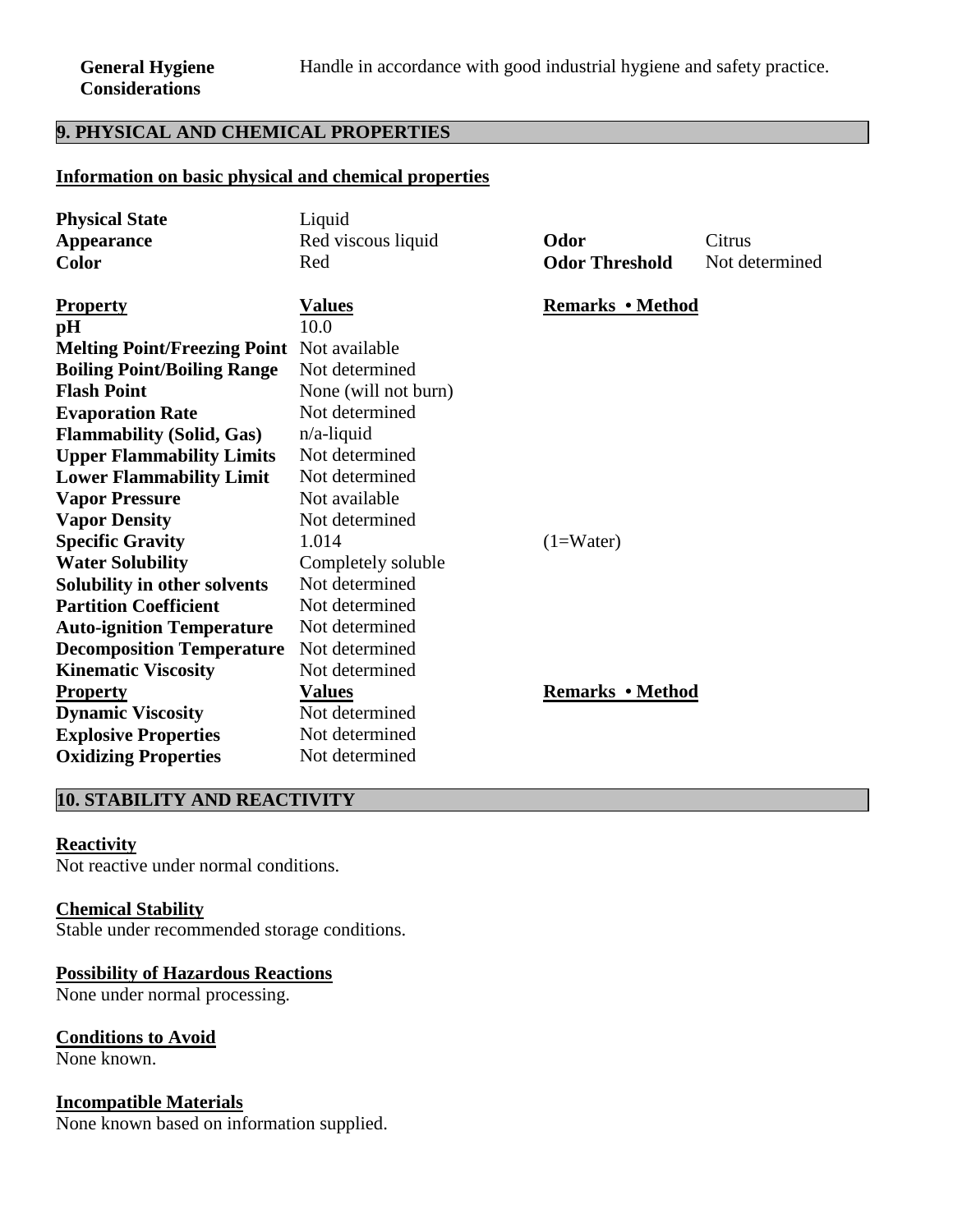# **Hazardous Decomposition Products**

None known based on information supplied.

# **11. TOXICOLOGICAL INFORMATION**

# **Information on likely routes of exposure**

#### **Product Information**

| <b>Eye Contact</b>  | Causes serious eye irritation.                                                                        |
|---------------------|-------------------------------------------------------------------------------------------------------|
| <b>Skin Contact</b> | Avoid contact with skin.                                                                              |
| <b>Inhalation</b>   | Under normal conditions of intended use, this material is not expected to be<br>an inhalation hazard. |
| <b>Ingestion</b>    | Do not taste or swallow.                                                                              |

## **Component Information**

| <b>Chemical Name</b> | Oral LD50            | <b>Dermal LD50</b>  | <b>Inhalation LC50</b> |
|----------------------|----------------------|---------------------|------------------------|
| <b>Trade Secret</b>  | $= 7200$ mg/kg (Rat) |                     |                        |
| <b>Trade Secret</b>  | $= 1378$ mg/kg (Rat) | $>$ 2 g/kg (Rabbit) |                        |
| <b>Trade Secret</b>  | $= 10$ g/kg (Rat)    |                     |                        |
| <b>Trade Secret</b>  | $= 2$ g/kg (Rat)     |                     |                        |
| <b>Trade Secret</b>  | $= 7800$ mg/kg (Rat) |                     |                        |

# **Information on physical, chemical and toxicological effects**

**Symptoms** Please see section 4 of this SDS for symptoms.

# **Delayed and immediate effects as well as chronic effects from short and long-term exposure**

 **Carcinogenicity** This product does not contain any carcinogens or potential carcinogens as listed by OSHA, IARC or NTP.

# **Numerical measures of toxicity**

Not determined

**Unknown Acute Toxicity** 2% of the mixture consists of ingredient(s) of unknown toxicity.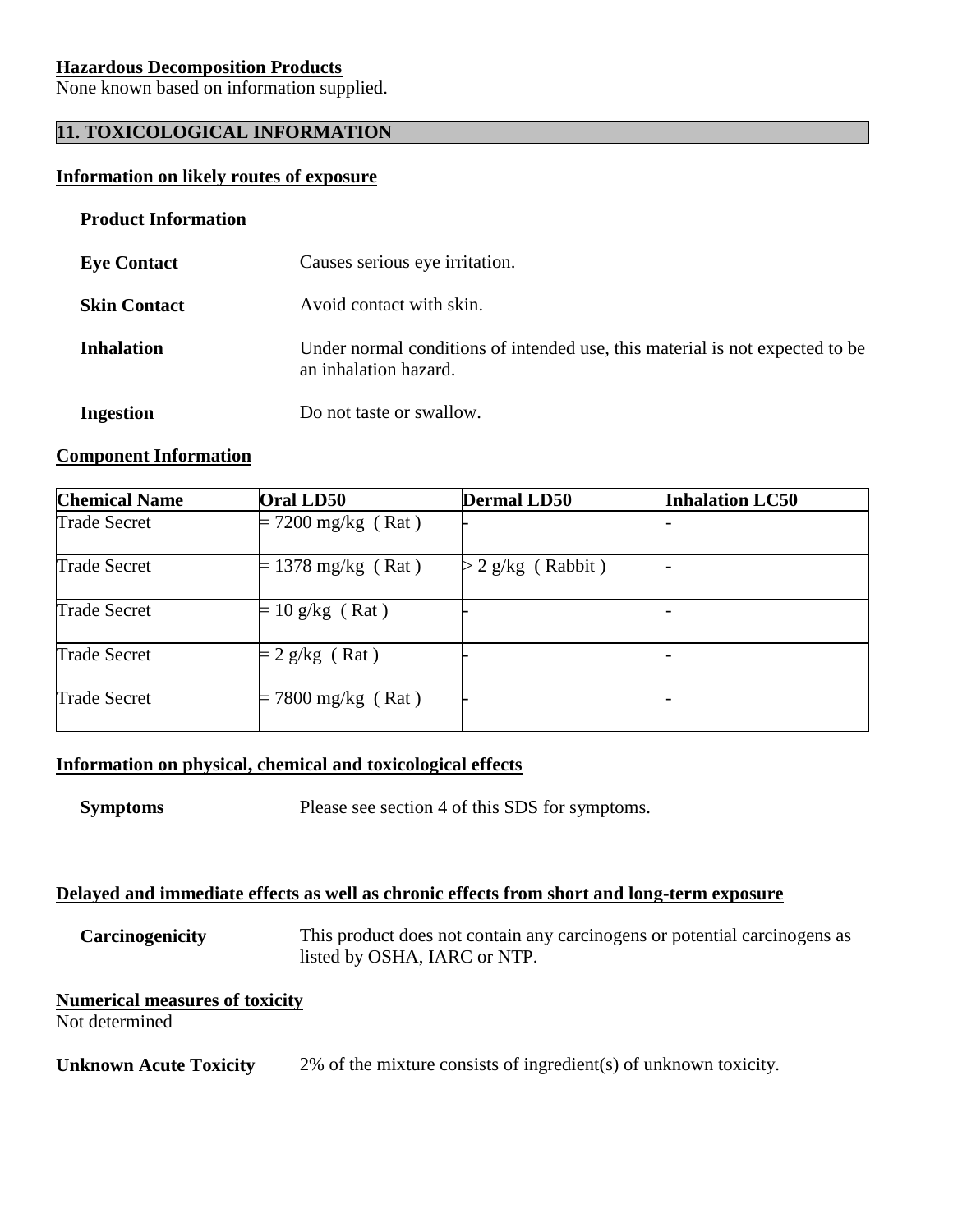# **12. ECOLOGICAL INFORMATION**

# **Ecotoxicity**

An environmental hazard cannot be excluded in the event of unprofessional handling or disposal.

| <b>Chemical Name</b> | Algae/aquatic    | Fish                 | <b>Toxicity to</b> | <b>Crustacea</b>  |
|----------------------|------------------|----------------------|--------------------|-------------------|
|                      | <b>plants</b>    |                      | microorganisms     |                   |
| <b>Trade Secret</b>  | 1.01:72h         | $41:96 h$ Lepomis    |                    | 610: 24 h Daphnia |
|                      | Desmodesmus      | macrochirus mg/L     |                    | magna mg/L EC50   |
|                      | subspicatus mg/L | LC50 static 59.8: 96 |                    |                   |
|                      | EC50             | h Pimephales         |                    |                   |
|                      |                  | promelas mg/L LC50   |                    |                   |
|                      |                  | static               |                    |                   |
| <b>Trade Secret</b>  |                  | 14600 - 18500: 96 h  |                    |                   |
|                      |                  | Pimephales promelas  |                    |                   |
|                      |                  | mg/L LC50 flow-      |                    |                   |
|                      |                  | through              |                    |                   |

# **Persistence/Degradability**

Not determined.

# **Bioaccumulation**

Not determined.

#### **Mobility**

Not determined

# **Other Adverse Effects**

Not determined

# **13. DISPOSAL CONSIDERATIONS**

# **Waste Treatment Methods**

| <b>Disposal of Wastes</b>     | Disposal should be in accordance with applicable regional, national and<br>local laws and regulations. |
|-------------------------------|--------------------------------------------------------------------------------------------------------|
| <b>Contaminated Packaging</b> | Disposal should be in accordance with applicable regional, national and<br>local laws and regulations. |

# **14. TRANSPORT INFORMATION**

| <b>DOT</b>  | Not regulated |
|-------------|---------------|
| <b>IATA</b> | Not regulated |
| <b>IMDG</b> | Not regulated |